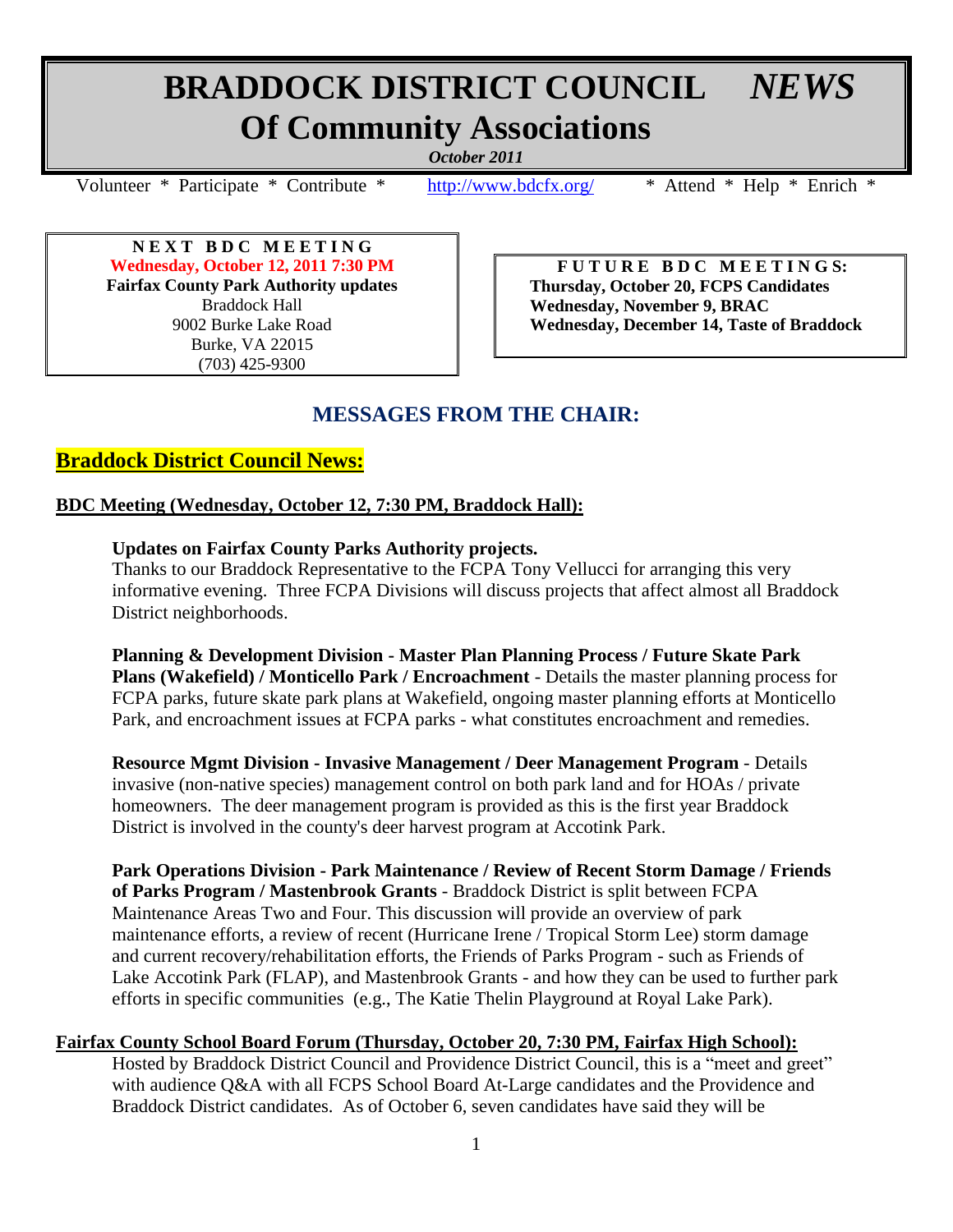participating. This is your chance to hear, see, and query these important citizens striving to represent your voice in school affairs. The general public and all members of our respective District Councils are invited.

# **Braddock Communities News**

#### **Oak Hill Mansion Work Day (Saturday, October 8, 9 AM to 1 PM):**

Help freshen up the Oak Hill Mansion grounds and buildings on one of Fairfax's most historic properties in preparation for the Oak Hill Festival on the following weekend. Bring your own yard tools and proper clothing. This is an excellent community project for Scouts and youth public service. Contact is Mary Lipsky.

# **35th Annual Fall Festival City of Fairfax (Saturday October 8, 10 AM to 5 PM):**

Visit 400 arts, crafts, information, food & gourmet food vendors, children's activities and fabulous musical entertainment. This year's Fall Festival will be even bigger and better with the closing of North Street to bring the festival more into downtown Fairfax.

A Classic Car Show will be part of the attractions to the festival along with the business expo area. This year's festival hosts three stages with music and entertainment for all ages. Amusement Rides will be providing more rides than before! For more info, go to <http://fairfaxva.gov/SpecialEvents/FallFestival/FallFestival.asp> .

#### **Guinea Road Bridge emergency repair at Long Branch**:

Repairs will begin on **October 10, 2011.** VDOT will close the bridge to thru traffic from 9:30 p.m. to 5:00 a.m. Monday through Thursday as well as for up to 4 weekends over the duration of the 9 month contract. For more info contact Rosemary Ryan in Braddock District office at 703- 425-9300.

## **Operation Medicine Cabinet Cleanout - Drop-offs can occur anytime from Monday, October 10 through Friday, October 14, 2011.**

Bring your unused or expired medications (pills and liquids only) to your local Fairfax County district police station for disposal. Clearing out unused or expired medications prevents accidental poisoning, drug abuse and environmental pollution. In a 2009 survey, approximately 1 in 13 Fairfax County high school students responded that they had abused prescription drugs and/or over-the-counter medications in the previous month.

Nationally, prescription drug abuse is growing problem with all age groups. Disposal of your unused and expired medications is free, convenient, confidential and safe. Visit <http://www.farifaxcounty.gov/hd/dontflush> for more information about proper disposal of medications. For more information on your nearest police station, call 703-425-9300.

## **Community Pools Meeting with Supervisor Cook (October 11, 7:30 PM, Braddock Hall):**

This was originally scheduled to take place on September 28. Last fall, Supervisor Cook hosted a community round table in the Braddock District to discuss the challenges and best practices that are involved in keeping our community swim clubs alive and well. It was a great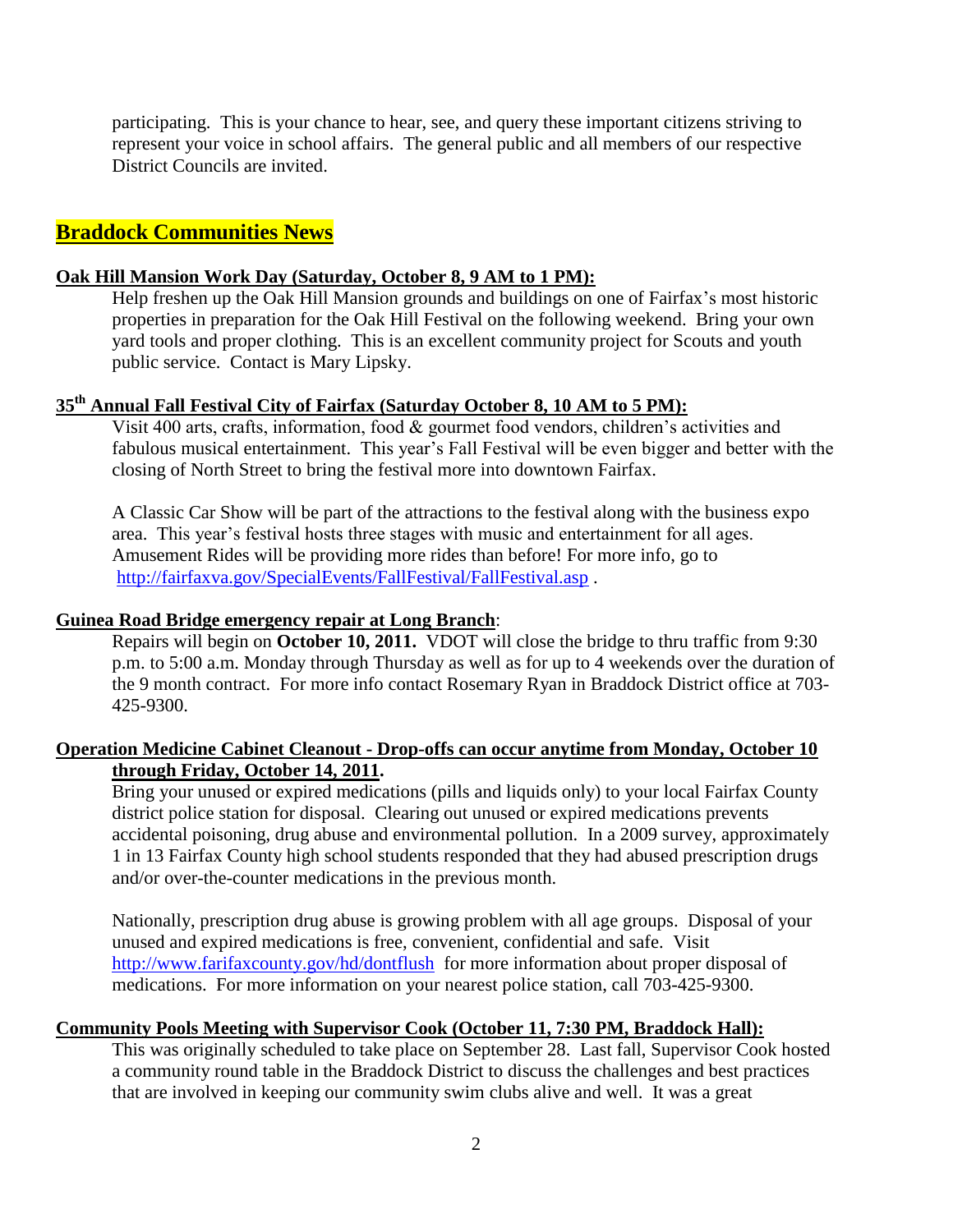opportunity for our pool members to share ideas, and several have asked that we get together again.

Ellen Eggerton, Ombudsman for Religious and Community Groups, and Susan Langdon from the County Planning and Zoning Office will be there to talk about how you can use your pool property in the off season and what permits might be needed Contact Ann Sharp, 703-495-9300.

#### **Raintree Headwaters Project (Sunday, October 16, 1 to 6 PM):**

This is an ambitious community project help restore a tributary of Accotink Creek by reducing erosion and storm water runoff from adjacent roads and parking lots by creating "sponge gardens" using native plants. This is a demonstration project, showing how communities can address storm water issues and help protect Accotink Creek in the back yards.

We will be weeding, mulching, and digging. Wear work clothes and sturdy garden shoes. Youth fewer than 16 are welcome with an adult. Meet in parking lot adjacent to 3344 Wheatwheel Lane, Annandale, Fairfax, VA. This is in the SE quadrant of the intersection of Gallows Road and 495. Please RSVP beforehand to [krisunger@gmail.com.](mailto:krisunger@gmail.com) Cell: 301-980-5621.

#### **Wakefield Skatepark expansion public meeting (Wednesday, October 26, 7 - 8:30 PM):**

Meet in Club Room 3 at Audrey Moore RECenter, the representative from Spohn Ranch will present the concept plan and the community will have the opportunity to offer their input.

#### **University Community Forum (October 26, 7:30 PM)**

Meeting in Fairfax City Hall Chambers, 10455 Armstrong Street: Originally scheduled for October 5, the meeting will largely serve as the Mason West Campus Connector Open House, though normal business of the University Community Forum will be discussed as well.

The delay was to allow George Mason University consultants more time to address concerns and informational requests generated at the most recent West Campus Connector Advisory Group meeting. Contact Ann Sharp, 703-495-9300.

#### **Royal Lake clean up / trail maintenance / park rehab (Saturday, October 29, 8 to 12 AM**):

The Kings Park West Civic Association has coordinated a work plan with FCPA Area 4 Maintenance Manager Mark Rogers and is sponsoring their clean up / trail maintenance / park rehab effort of Royal Lake at both Lakeside and Royal Lake Parks. POC is Dawn Gunning at [dawngunning@yahoo.com](mailto:dawngunning@yahoo.com).

#### **2011-2012 GMU Vision Series Schedule – ongoing thru April 2012:**

Our George Mason University provides wonderful and informative lecture series that we the neighbors of GMU should enjoy. Everybody will find a topic that's of their interest:

- o Local Theater: Tracing a Contemporary Theater's Redefining of Creative Passion
- o Music and Math: Bridging the Two Cultures
- o The Future of History
- o Before Toni Morrison and Alice Walker: The Forgotten Fiction of Ann Petry
- o Why Creationism and Intelligent Design Should Not Be Taught in the Public Schools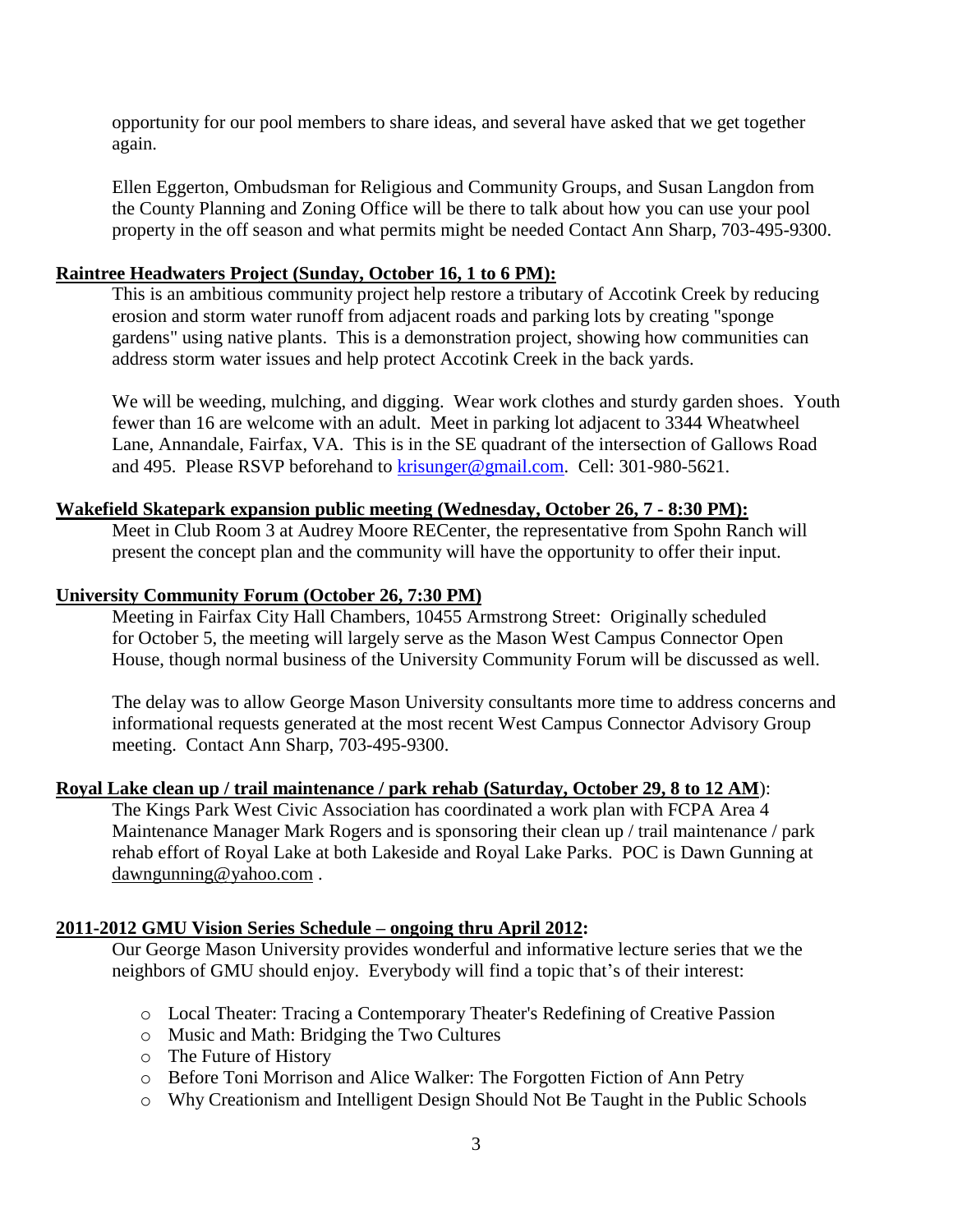- o Strange Mix of Entitlement and Exploitation: The African-American Experience in Predominantly White College Sport
- o Religion and Conflict Resolution in Africa: The Case of Nigeria
- o Doing Justice: How Professionals Understand and Make Justice Decisions
- o Obama and the Constitution: War Powers, Czars and Signing Statements

Friends and neighbors of George Mason University are encouraged to attend the Vision Series lectures - lectures by top researchers, scholars and artists from diverse disciplines. This year lectures will take place on all three of Mason's campuses. Please see the schedule below for a date and location near you. For complete descriptions and locations, please visit [http://visionseries.gmu.edu/2011-12/vs\\_Fairfax\\_schedule.html](http://click.icptrack.com/icp/relay.php?r=28871139&msgid=155168&act=YC7M&c=745490&destination=http%3A%2F%2Fvisionseries.gmu.edu%2F2011-12%2Fvs_Fairfax_schedule.html) .

## **Accotink Creek Fall Cleanup Schedule:**

Accotink Creek runs through one of the finest wildlife corridors in Fairfax County. Accotink Creek passes through Eakin, Wakefield, Lake Accotink and Accotink Stream Valley Parks; Ft. Belvoir and the Accotink Bay Wildlife Refuge, then drains into the Potomac River, affecting waters of Chesapeake Bay.

FRIENDS OF ACCOTINK CREEK is committed to protecting, promoting and restoring the water quality, natural habitat, and ecological well-being of the Accotink Creek watershed.

When Where: **October 15, Saturday** Lake Accotink Park 9:00 – 12:00 Fall Watershed Clean-up Day, all ages, POC Julie Tahan, Park Supervisor 703-569-0285 [julie.tahan@fairfaxcounty.gov](mailto:julie.tahan@fairfaxcounty.gov)

Lake Accotink Park was hit particularly hard by the flooding spawned by Tropical Storm Lee. Clean-up and recovery will take a long time, but members of Friends of Lake Accotink Park (FLAP) and others in the community have been helping and can continue to help by collecting trash and moving debris off trails and throughout the park. Read about it at<http://burke.patch.com/articles/area-parks-still-to-recover> .

| <b>October 22, Saturday</b>                | <b>Accotink Creek</b>                                                                        |
|--------------------------------------------|----------------------------------------------------------------------------------------------|
|                                            | at Pickett Road $9:00-11:00$                                                                 |
|                                            | at Barkley Road $12:00 - 2:00$                                                               |
|                                            | at Woodburn Road $3:00 - 5:00$                                                               |
|                                            | Info or sign-up with $\frac{\text{steward@} \cdot \text{according}}{\text{arccotink.org}}$ . |
| <b>October 29, Saturday</b> Accotink Creek | $9:00-11:00$                                                                                 |

at Franconia-Springfield Parkway Info or sign-up with [steward@accotink.org](mailto:steward@accotink.org) .

# **What trees do - National Tree Benefit Calculator for storm water and other benefits:**

Now here's some real interesting info on our trees, complements to our Braddock District Tree Commissioner Duane Murphy: